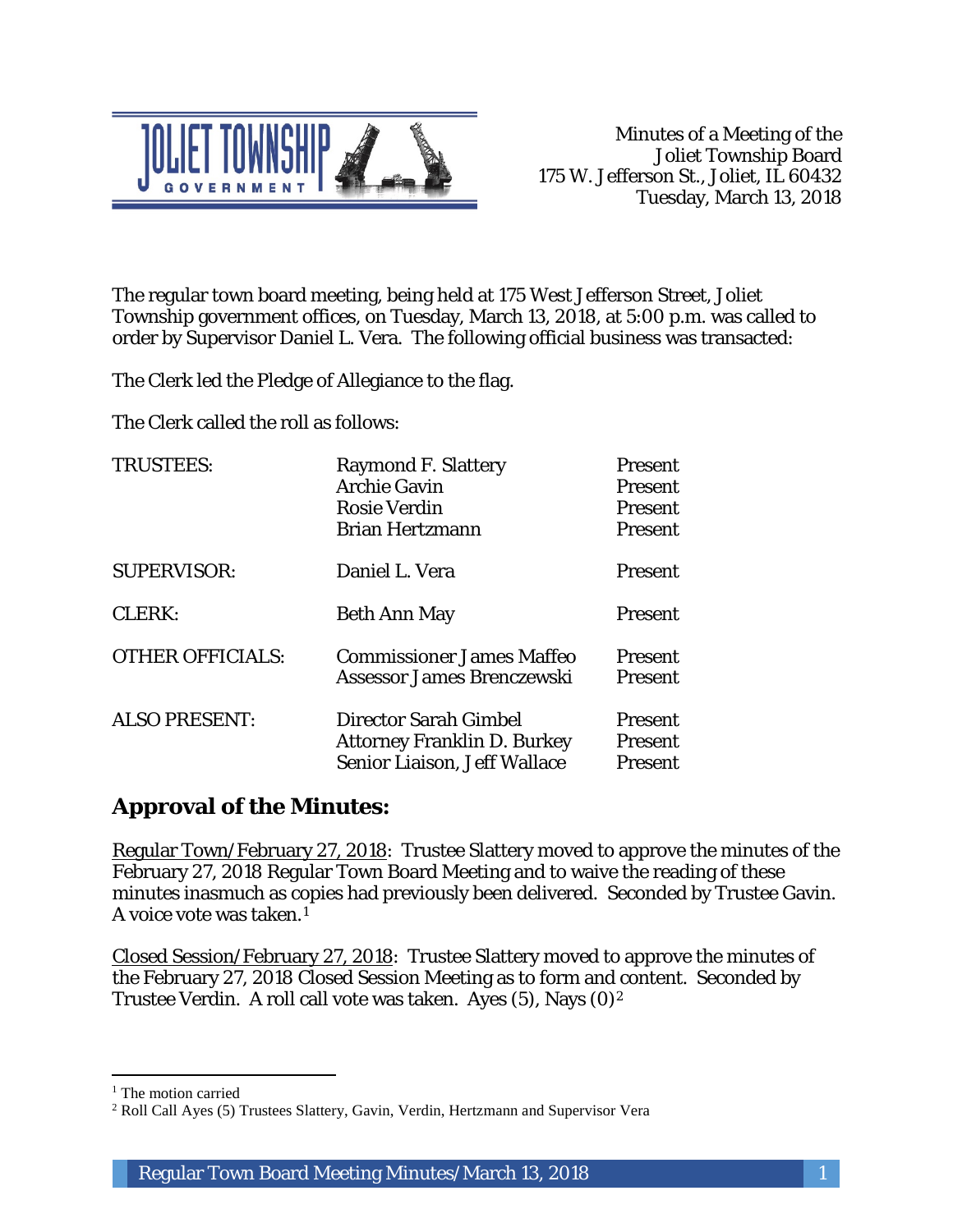### **Public Comment:**

None

## **New Business:**

Approve/Annual Town Meeting Agenda (April 10, 2018)

The proposed agenda was reviewed. Trustee Slattery moved to approve the agenda as presented for the 2018 Annual Town Meeting. Seconded by Trustee Gavin. A roll call vote was taken. Ayes  $(5)$ , Nays  $(0)<sup>3</sup>$ 

#### Approve/Annual Grass Cutting Contract

The proposed contract was reviewed. Supervisor Vera commented the prices are the same as last year and he is very happy with the work done by DuBois Landscaping. They cut the scavenger lots (weed ordinance violations) and the cemeteries. Trustee Verdin moved to authorize the Supervisor to enter into a contract for the purposes of grass cutting of scavenger lots and Township Cemeteries, per the proposed fees. Seconded by Trustee Slattery. A roll call vote was taken. Ayes (5), Nays (0)4

Approve/Daybreak Center (Shelter) Grant/General Assistance

The request from the Daybreak Shelter was reviewed. Supervisor Vera commented this is a request for a grant for certain supplies and equipment for the Daybreak Shelter. This expenditure will come out of the General Assistance fund. Trustee Gavin moved to approve a General Assistance Grant for the Daybreak Shelter for \$8,014.00 for certain supplies and equipment. Seconded by Trustee Verdin. A roll call vote was taken. Ayes  $(5)$ , Nays  $(0)$ <sup>5</sup>

## **Unfinished Business:**

None

I

## **Reports:**

Supervisor: Supervisor Vera reported he and Accountant Witt have held budget meetings with Director Gimbel, Commissioner Maffeo and Assessor Brenczewski. There is more work to be done but he anticipates the tentative budget will be completed for consideration no later than the April 10, 2018 meeting. Work is proceeding on the stone wall at the Mound Cemetery and it looks good. He has contracted with Will County Siding to make repairs and improvements on the deck on the canal side of the building. The painters will also return to paint the underside once the repairs are complete. The gate and fencing at the rear of the building is complete. The air ducts were cleaned at the Township building this past weekend. He, Jeff Wallace, and Clerk May attended the Senior Citizen Association Meeting on March 8. Trustees Slattery and Verdin attended a recognition reception held by the Will County Senior Services on Monday, March 5, where the Township was acknowledged for recent grants to help support the Senior Services. Budd's Tree Service has been contracted to remove some dead trees at the

<sup>3</sup> Roll Call Ayes (5) Trustees Slattery, Gavin, Verdin, Hertzmann and Supervisor Vera

<sup>4</sup> Roll Call Ayes (5) Trustees Slattery, Gavin, Verdin, Hertzmann and Supervisor Vera

<sup>5</sup> Roll Call Ayes (5) Trustees Slattery, Gavin, Verdin, Hertzmann and Supervisor Vera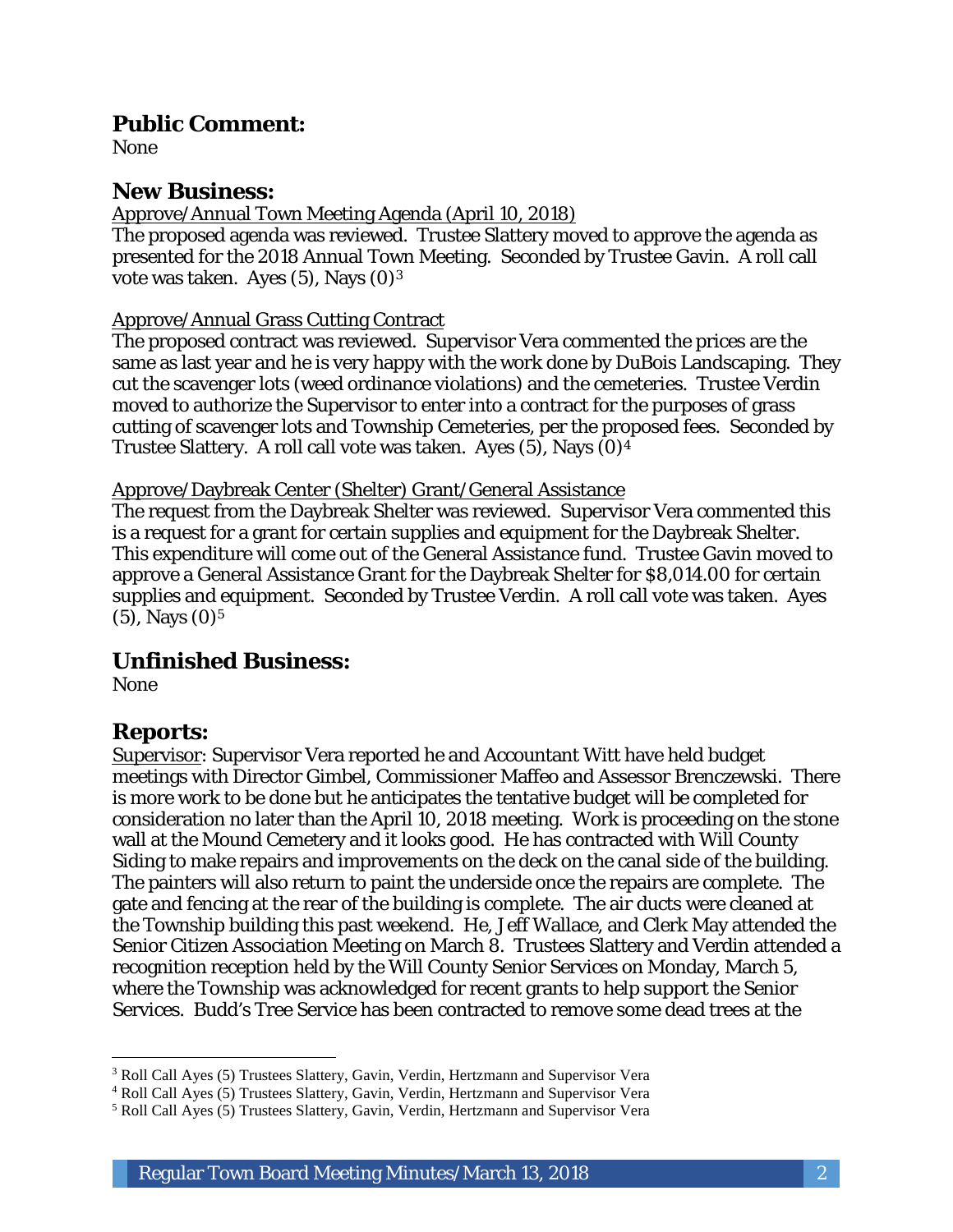Animal Control Center. He continues to work on the various projects to be completed by year end to meet our budgetary goals.

Clerk: Clerk May reported she continues to wait for direction from either Attorney Burkey or Attorney Wisniewski on how to proceed on the Mr. Perry vacate property matter. The request from Mr. Perry was first made in October of 2017. She completed both sets of minutes for consideration. She completed the documents for the annual town meeting. The agenda for the annual town meeting will be published on Friday, March 23, 2018 and will also be posted in 3 public places, the City of Joliet, the Joliet Public Library/downtown branch and the County of Will building. She is also working with Commissioner Maffeo on the permit fees and fines for the overweight truck ordinance, which may require amendments. The Statement of Economic Interest, letters and emails have been issued by the County Clerk. Most of the officials should have received the instructions for this new process by now. She reminded everyone of the May 1 deadline to file.

Highway Commissioner: Commissioner Maffeo reported his staff has been working on pot hole patching, truck repairs, garbage pickup and cleaning out ditches. The final salt order has been received and gravel and pipe for spring projects has also been received. He will be using the Oxcart system to issue overweight truck permits effective April 1, 2018. He does need to meet with Attorney Burkey on this matter. The City of Joliet provided him the list of the 57 road improvement projects for this year. Three of them are in the Ridgewood neighborhood, Algonquin, Sterling and Jackson streets. These streets are on our list for certain sections to be repaired this year. He would like to enter into an intergovernmental agreement with the City for them to do all of the repairs on these streets and we agree to pay for our portions. This is a document we will need to initiate. Trustee Gavin asked who has jurisdiction for Farrell Road, north of Route 6 because it is in need of repair. The Commissioner replied it is the City of Joliet. We do have the southern half of Rosalind Street and Lockport Township has the northern half of Rosalind Street, north of Route 6. The Supervisor asked if there has been any further discussion about the abandoned bridge off of Hillcrest and the request from the Forest Preserve District to clean the graffiti. The Commissioner said there has been no further discussion since he forwarded the documents which show the bridge is not in our jurisdiction.

Assessor: Assessor Brenczewski reported he, Dale Butella and Paula Waller met with the PAMS, mass appraisal Software Company to review their product. As of now, they have reviewed 2 different systems. They will be getting the price quotes and once received will meet with Accountant Witt and Supervisor Vera to discuss. His staff continues to perform outside measuring work and the regular day to day operations of his office.

Attorney: No report other than that which was already mentioned.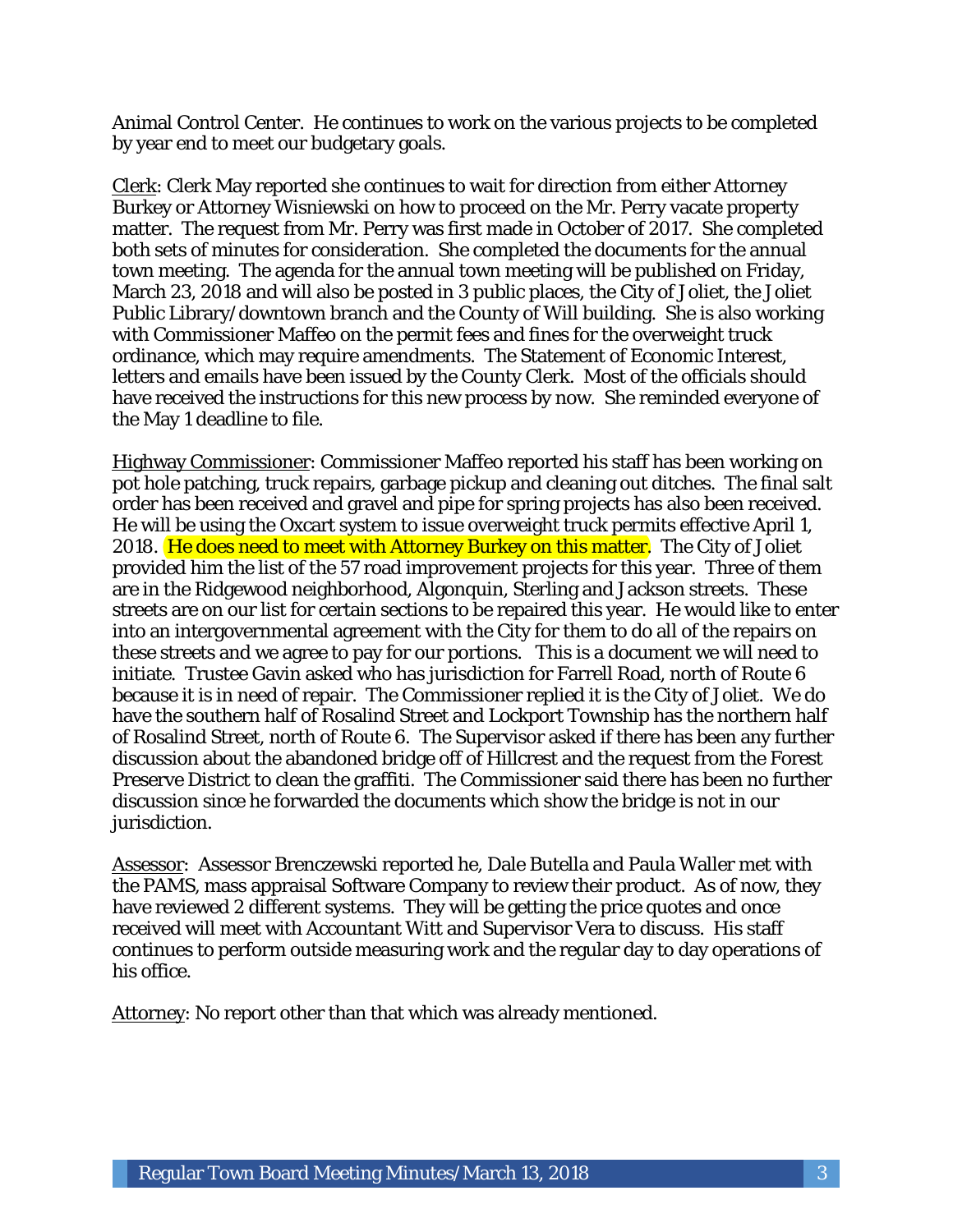Accountant: Supervisor Vera reported Accountant Witt is out of the office until later in the week. If anyone has questions they can reach her when she returns.

Animal Control Center: Director Gimbel distributed the statistical report for February 2018. She commented, when animals come in for the free spay/neuter program they are listed under the Clinic as an in and an out on the same report. She also clarified some of the specifics of the report. The Science Diet food has been received but they are finishing up the remainder of the existing food on hand before they start using the new supply. The additional duct work was cleaned. Staff person, Micaela Walter has resigned from her part-time position. The job opening has been posted. Other than that, just the day to day operations of her office.

Senior Report: Senior Liaison Jeff Wallace provided an update on the clubs he has visited and his schedule through the end of March, 2018.

**Receipts:** Trustee Slattery moved to deposit all funds into their proper accounts as presented for the period ending March 13, 2018. Seconded by Trustee Gavin. A voice vote was taken.6

**Expenditures:** The Supervisor presented the following invoices for Town Board approval for the period ending March 13, 2018:

| <b>FUND</b>                                                                                                    | <b>EXPENDITURES</b> |
|----------------------------------------------------------------------------------------------------------------|---------------------|
| <b>General Town</b><br><b>Motion: Trustee Slattery</b><br>Second: Trustee Verdin<br>Roll Call: Ayes 5, Nays 07 | \$159,173.57        |
| <b>General Assistance</b><br><b>Motion: Trustee Verdin</b><br><b>Second: Trustee Gavin</b>                     | \$12,278.28         |

Trustee Slattery asked about a check to Midwest Capital Managers but the bill sheet reflects Pro Town Properties. Assessor Brenczewski replied that Protown Properties has several corporations which they do business as. They are one and the same.

Road and Bridge \$107,317.58 Motion: Trustee Gavin Second: Trustee Slattery Roll Call: Ayes 5, Nays 09

Roll Call: Ayes 5, Nays 08

 $\overline{a}$ <sup>6</sup> The motion carried

<sup>7</sup> Roll Call Ayes (5) Trustees Slattery, Gavin, Verdin, Hertzmann and Supervisor Vera

<sup>8</sup> Roll Call Ayes (5) Trustees Slattery, Gavin, Verdin, Hertzmann and Supervisor Vera

<sup>9</sup> Roll Call Ayes (5) Trustees Slattery, Gavin, Verdin, Hertzmann and Supervisor Vera